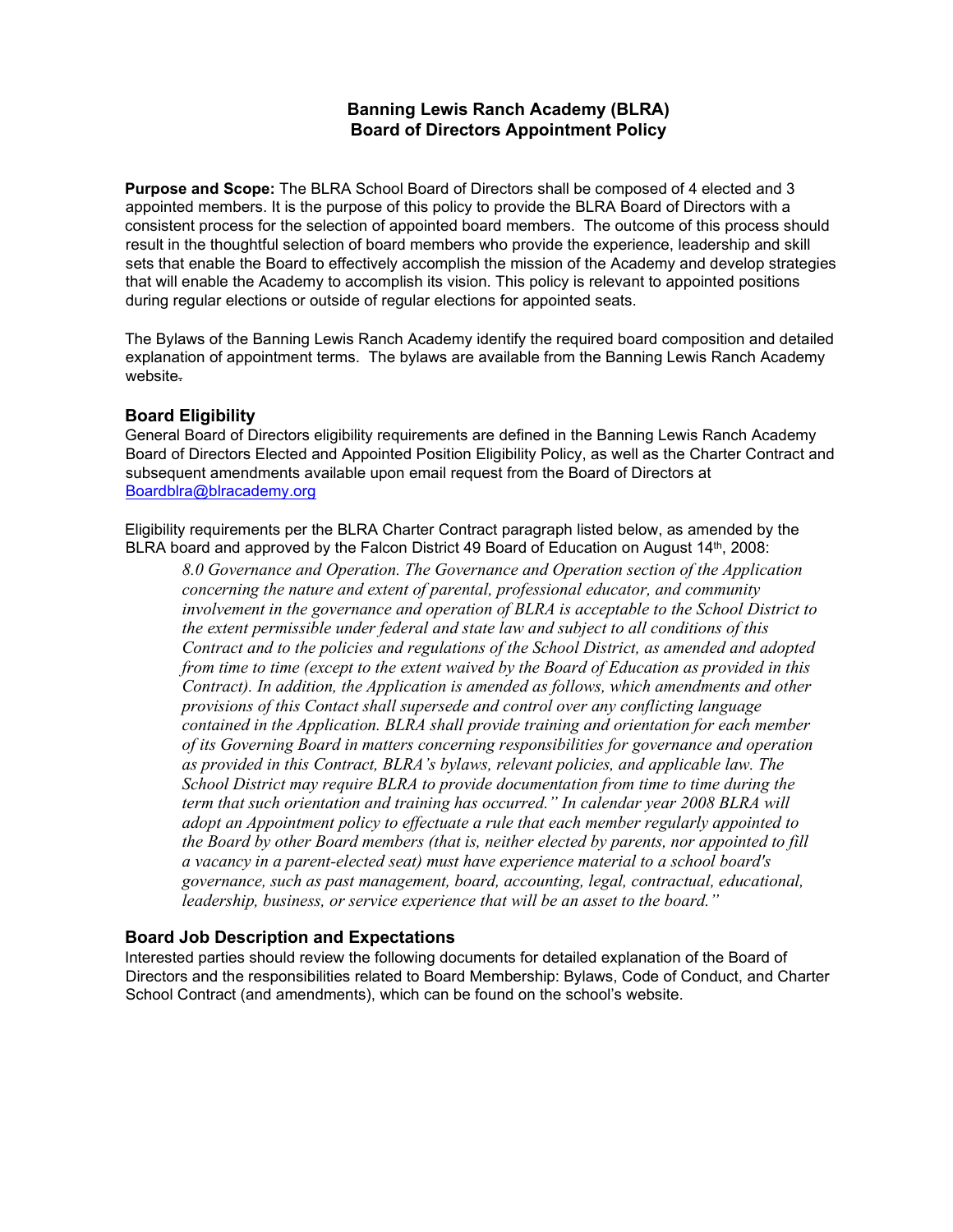## **Board Application Procedure**

A posting officially referred to as the BLRA Board of Directors Application for Appointment Announcement will be made using the school's normal means of school communication. The Board may also elect to post the opening on the school web site as well as in the school newsletter. The Board of Directors shall have no obligation to notify separately parents who, through no action of the School, lack access to or fail to receive such communications.

The posting will include at a minimum the following information: The

- Current number of Board vacancies that will be appointed
- The seat identity and term expiration date of all vacancies
- The appointment application dates
- The dates of the final determinations
- Board of Directors email address
- Application instructions

# **Application for Appointment to a Board Position**

Candidacy shall be made by self-nomination. Individuals will be considered nominated once the BLRA Board of Directors receives a properly completed, currently approved version, of the Banning Lewis Ranch Academy Board of Directors Form titled "Banning Lewis Ranch Academy (BLRA) Board of Directors Application for Election Candidacy or Appointment".

Signed form must be received by designated time on the closing date expressed in the BLRA Board of Directors vacancy announcement.

Applications must be received during the posted application period. Applications submitted for prior election or appointment cycles are not considered valid and the candidate will not be considered for appointment. Early or late applications will not be accepted or considered under any circumstances.

Prior to submitting the application, all applicants shall have read the Banning Lewis Ranch Academy Bylaws, the Banning Lewis Ranch Academy Charter School Contract, the Appointed and Elected Eligibility Policy, and the Code of Conduct. All applicants must be prepared to sign the Banning Lewis Ranch Academy Board Member Code of Conduct agreement if they are appointed, as well as abide by all bylaws and policies.

Candidates shall submit their application form to the designated drop-off location in announcement, as well as a soft copy : A soft copy of the application must also be emailed to the Board of Directors email address Boardblra@blracademy.org Subject line must include candidates first and last name along with the statement "Attn: Board of Directors, Board Candidacy Application"

Applications are not considered properly completed or received until both the hardcopy and softcopy of the application have been received.

Candidates may pick up the application form from the BLRA front office during normal business hours or by emailing the Board of Directors email address Boardblra@blracademy.org. Subject line must include candidates first and last name along with the statement "Attn: Board of Directors, Request for Board Candidacy Application".Due to delays in the email system email requests for applications will only be accepted during the posted application request period. The Board of Directors will provide a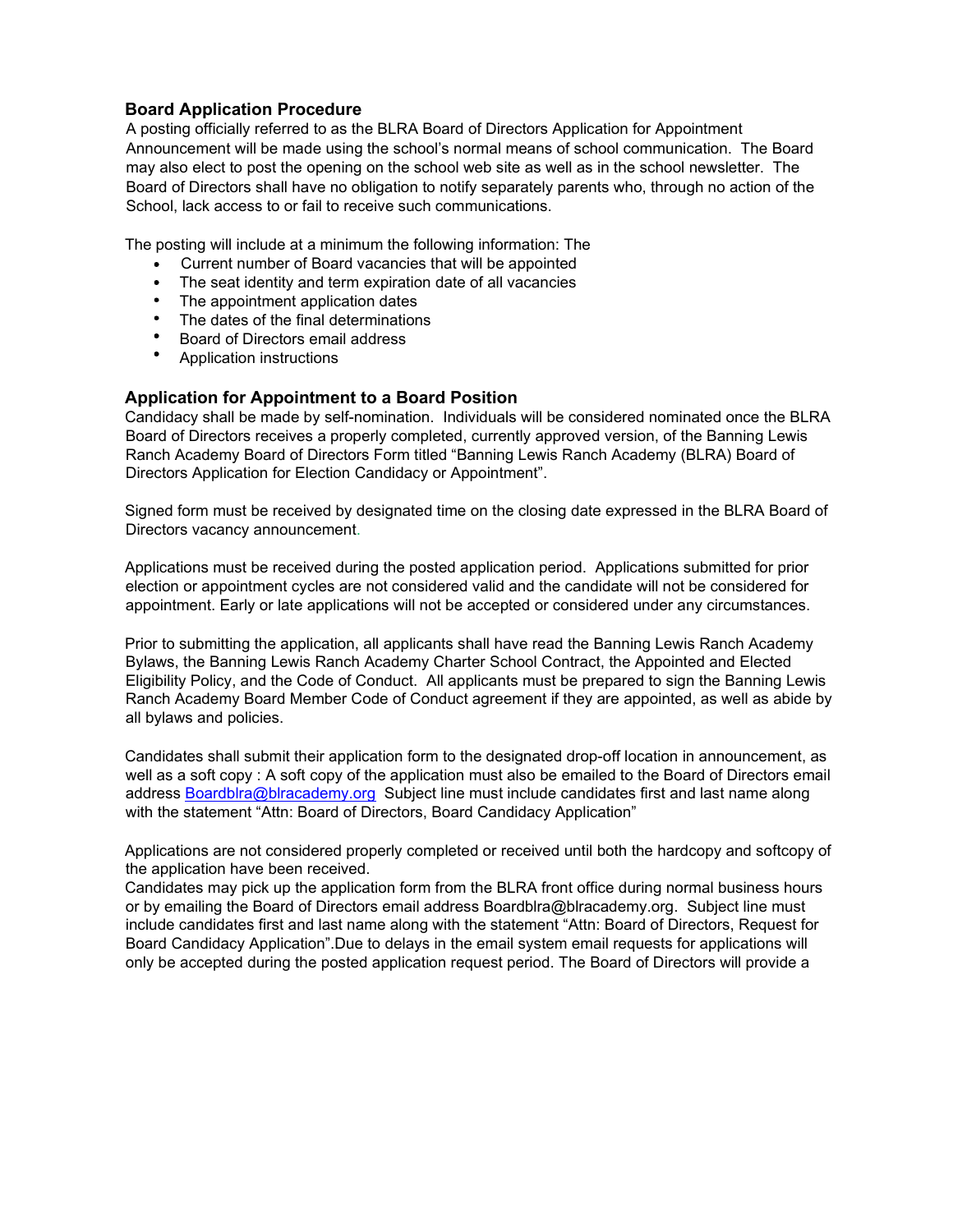response within five business days, but not later than twenty-four hours beyond the close of the posted email application request period, with links or attachments for the following:

- Banning Lewis Ranch Academy (BLRA) Board of Directors Application for Election Candidacy or Appointment form
- Banning Lewis Ranch Academy Bylaws
- Banning Lewis Ranch Academy Board of Directors Code of Conduct
- Banning Lewis Ranch Charter School Contract
- Banning Lewis Ranch Board of Directors Elected and Appointed Position Eligibility Policy

Campaigning targeted at any member of the school community including BOD, Staff, Students or Students Families is strictly forbidden and will result in the offending applicant being removed from consideration for the current and all future BOD positions appointed or elected.

A background investigation will be performed on all final applicants. Refusal to submit to or successfully complete the background investigation will result in disqualification from appointment consideration.

The information included in the application Section 1 will be published to the parents/guardians of children enrolled at BLRA. This is how successful applicants will be introduced to the school community.

Failure to comply with any of these provisions will result in disqualification from appointment consideration for current open BOD positions and at the sole discretion of the BOD may result in a permanent disqualification from BOD membership.

#### **Appointment Selection Process**

Once the application period has closed the Board will review all applications received. The Board may elected to eliminate applicants from consideration based on the application review or may continue with the interview process.

If a candidate is selected to continue to the interview the Board will notify the applicant through the email address provided on the application. The board will make two attempts, twenty-four hours apart, to schedule an interview. Applicants that do not respond to interview requests within forty-eight hours will be eliminated from consideration for the current Board openings

Interviews will be conducted by at least two current board members, referred to as the Appointment Committee. The Appointment Committee is a temporary committee appointed by the Board of Directors to serve for the current appointment cycle. The interviewer(s) will provide their recommendations to the general board membership through a ranking of candidates interviewed based on the interviewer's opinion of the candidates current qualifications. Current Board of Director needs will also be considered when candidates are ranked. The rankings will be included in the Board Packet for the meeting at which the candidates will be selected.